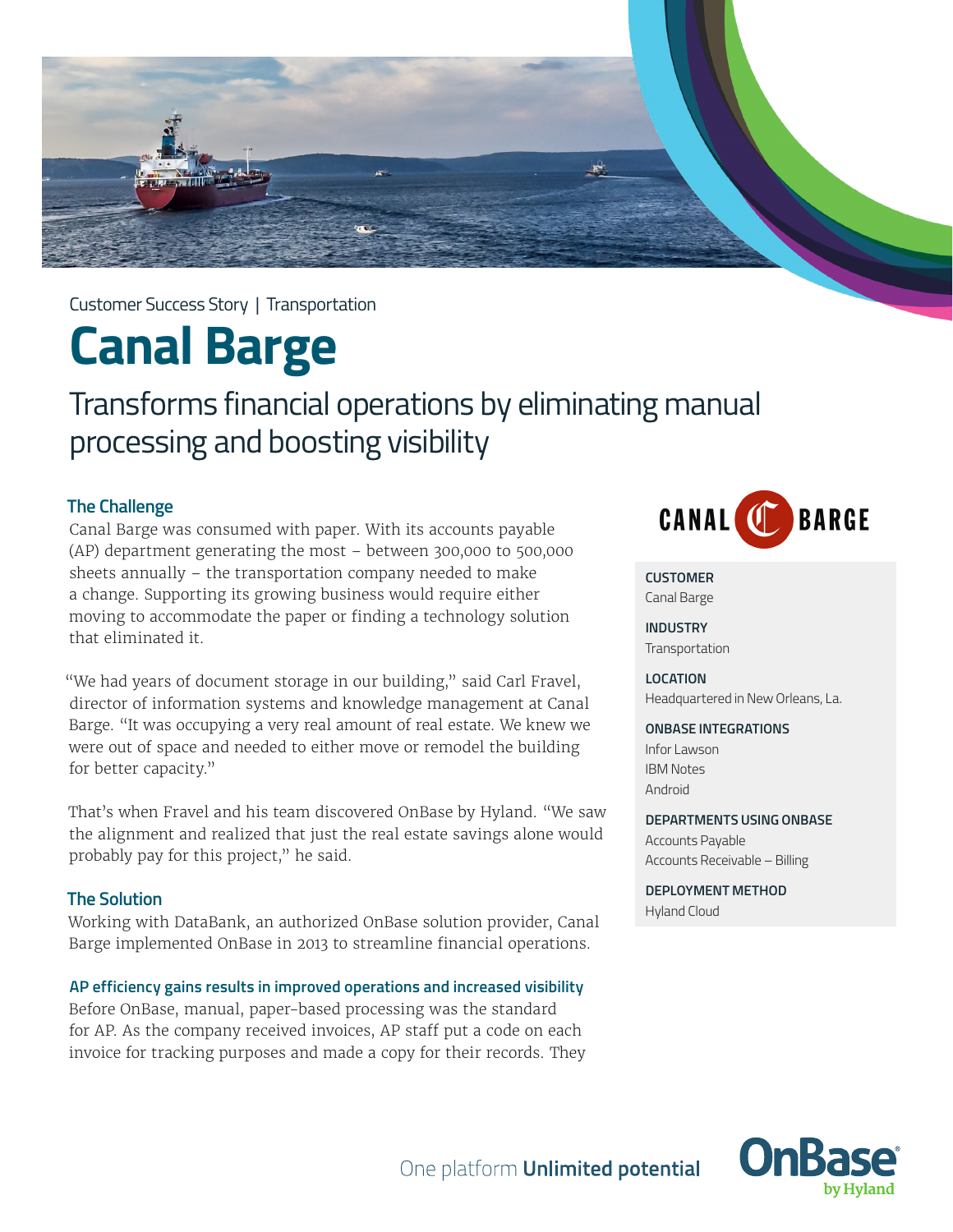**"There's a lot better ability for management to observe what's going on in AP. They can just go into OnBase and look. They can see if an invoice has been paid or not, and they can get some statistics about the turnaround time and the average pay time for invoices."**

- Carl Fravel, director of information systems and knowledge management, Canal Barge

then routed the invoices for approval via inter-office mail. The approvals could take days and offered no visibility – invoices often sat in the mail or on someone's desk without anyone's insight into their status. When the approvals were complete, the invoices were routed back to AP for payment.

By implementing OnBase, Canal Barge transformed its invoice approval process to no longer depend on manual processing. The company eliminated paper copies by using OnBase to automatically capture needed invoice data as soon as it arrives.

By integrating OnBase with its ERP, Infor Lawson, vendor look ups and validations quickly take place, allowing invoices to then move along for approvals. OnBase automatically notifies reviewers when they have an invoice to approve, and they can do so now from their desktop or mobile device. Once approved, it's extracted for payment and posted to Lawson.

Getting rid of paper was the largest benefit brought about by OnBase. Canal Barge no longer had to make the costly decision to renovate or relocate to a larger building. In fact, the company continued to grow its business without needing additional resources. After signing its largest contract – which caused its billing to grow by 20 percent – no additional AP staff was needed to maintain operations.

Increased visibility was another benefit of OnBase. Staff can now see the status of work no matter where it is in the approval process.

"There's a lot better ability for management to observe what's going on in AP," Fravel said. "They can just go into OnBase and look. They can see if an invoice has been paid or not, and they can get some statistics about the turnaround time and the average pay time for invoices."

#### **Eliminates manual processing, improves billing accuracy**

As a transportation service provider, Canal Barge generates many invoices for payment and bills for receivables, with the potential to attach a number of evidentiary documents to each bill. Before OnBase, ensuring customers received the right information attached to each bill was laborious and paper-based, Fravel said. Billing staff would manually gather up all of the evidentiary materials that needed to be attached to the bill. The manual process for gathering and filtering the evidentiary material was laborious and error prone.

Now, almost the entire billing process is managed in OnBase. Staff collect and assemble all of the materials and the bill itself directly in the enterprise information platform, eliminating what was once a manual process.

Overall, the transition from paper to OnBase has been successful.

"Our OnBase system has assisted with getting better billing accuracy," Fravel said. "Before OnBase, our billing process was manual and complicated. Our workflows are now simpler and more accurate. They're less error-prone, too."